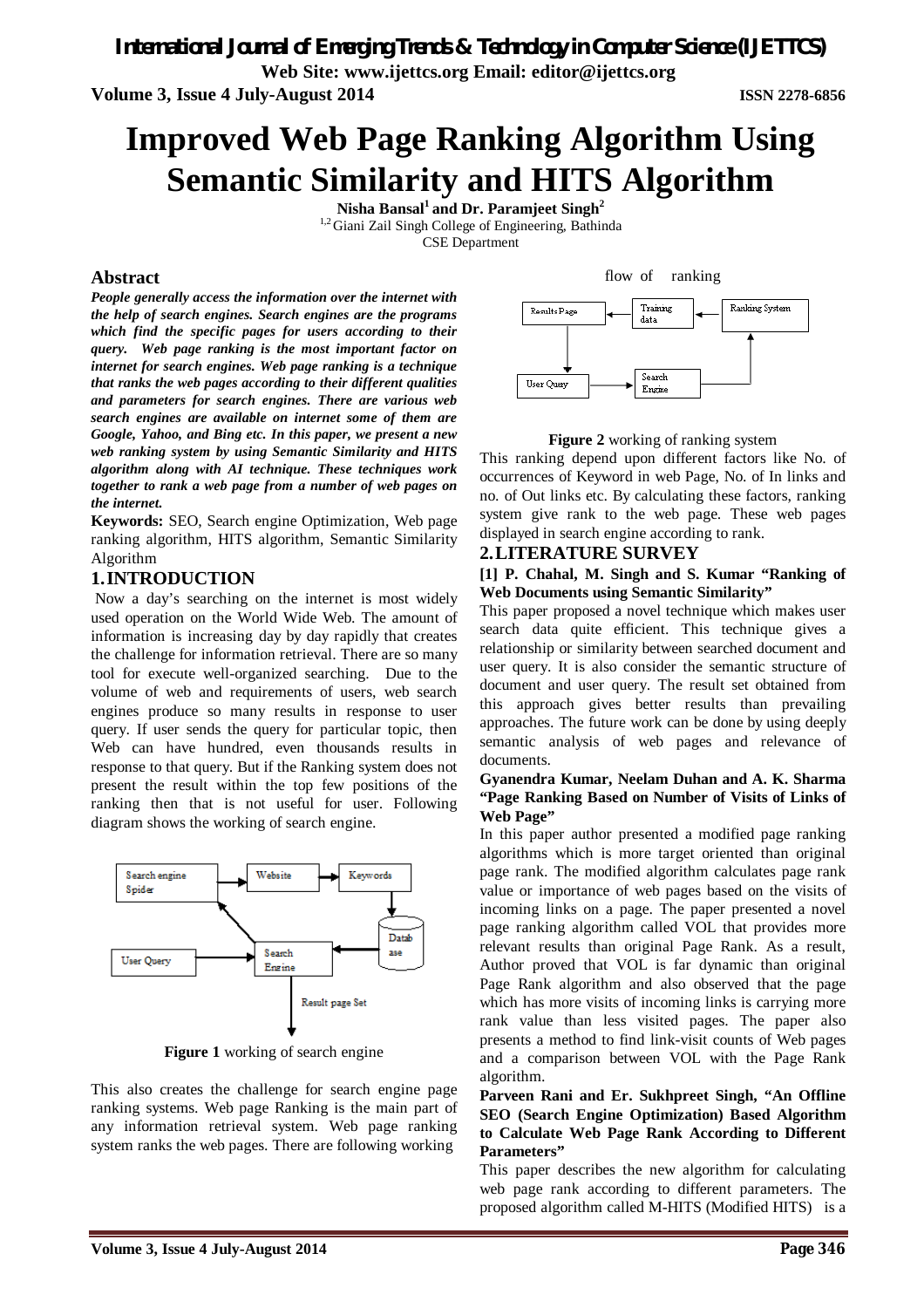# *International Journal of Emerging Trends & Technology in Computer Science (IJETTCS)* **Web Site: www.ijettcs.org Email: editor@ijettcs.org Volume 3, Issue 4 July-August 2014 ISSN 2278-6856**

new version of HITS algorithm. It is developed by extending the properties of HITS algorithm. Author present new algorithm in which six parameters are used to evaluate rank for web page. Future work can be done by using some AI techniques in addition to these proposed techniques to improve the rank of web pages.

**Ashish Jain, Rajeev Sharma, Gireesh Dixit and Varsha Tomar "Page Ranking Algorithms in Web Mining, Limitations of Existing methods and a New Method for Indexing Web Pages"**

This paper proposed a new method called Intelligent Search Method (ISM). Author developed new method to index the web pages using an intelligent search strategy in which meaning of the search query is interpreted and then indexed the web pages based on the interpretation. This Paper also described the limitations of existing methods and discussed the different algorithms used for link analysis like Page Rank (PR), Weighted Page Rank (WPR), Hyperlink-Induced Topic Search (HITS) and CLEVER algorithm. The new method can be integrated with any of the Page Ranking Algorithms to produce better and relevant search results.

# **3.PROPOSED WORK**

In this paper, author proposed a ranking system with improved HITS and Semantic Similarity techniques.

It is used to rates the web pages. It is also known as Hubs and Authorities. A good hub represented a page that pointed to many other pages and a good authority represented a page that was linked by many different hubs. So its authority value, which estimates the value of the content of the page, and its hub value, which estimates the value of its links to other pages. We will use C# and ASP.net to implement the algorithm. A Graphical User Interface (GUI) will be created to display the results.

# **Steps of semantic similarity Algorithm:**

**Step1***:* Firstly construct a Text-List (by links).

- **Step 2***:* Then acquire query as a text: a String.
- **Step 3:** For each Text in Text-List do:
- (a) Create Text-Vector-Space.
- (b) Create Domain-Dictionary of words.
- (c) Using Statistical-Model () and Domain-Dictionary,
- Compute relevance-value of Text corresponding to user Query.
- (d) Make Domain-Ontology of the Text.
- (e) Compute Domain-Similarity of Text value with
- Domain- Ontology.
- (f) Verify the maximum of Domain-Similarity value and relevance-value and call it Relevance-Score.
- **Step 4:** Then Go to step 3 until there are no text left in the Text-List or else no more text is to be considered.

**Step 5:** Organize the links according to the decreasing order of relevance-score and assign the rank to them.

**Step 6***:* And then finally display the contents according to their ranks.

### **Steps of HITS Algorithm**

**Step 1:** Enter the adjacency matrix of the web pages. **Step 2:** Then enter the frequency of different types of parameters (Bold, Italic, Keyword, and No. of Unique Click).

**Step 3:** Compute the Hubs and Authorities for each web page.

**Step 4:** Normalize all these values for every web page and then compute the partial rank for every web page.

**Step 5:** And then add weights of the parameters to the calculated partial rank.

**Step 6:** Sort the web pages positions according to the calculated ranks corresponding to both Hub Values and Authority Values of web pages.

**Step 7:** Exit.

# **4.Results and Discussion:**

| File Edit View Favorites Tools Help<br>$X + Y$ search | $v$ $\rho$ search $v$ $v$                    | λ, |  |
|-------------------------------------------------------|----------------------------------------------|----|--|
| <sup>2</sup> WildTangent Games  v                     |                                              |    |  |
|                                                       |                                              |    |  |
|                                                       |                                              |    |  |
|                                                       | WebPageRanking - Semantic Similarty Approach |    |  |
|                                                       | Enter the Keywords for Search                |    |  |

### **Figure 3** Input Screen of proposed system

|                                                 | http://localhost.44205/seoThesisBasePaper/webpager. $\mathsf{D} \times \mathsf{C}$ Memet Services - 2nd Editi X |  |
|-------------------------------------------------|-----------------------------------------------------------------------------------------------------------------|--|
| Edit<br>$+$<br><sup>2</sup> WildTangent Games v | View Fgyorites Tools Help<br>$v$ $\Omega$ Search $v$ +                                                          |  |
|                                                 |                                                                                                                 |  |
|                                                 | WebPageRanking - Semantic Similarty Approach                                                                    |  |
|                                                 | Errier the Keywords for Search                                                                                  |  |
|                                                 | what is computer<br>Search                                                                                      |  |
|                                                 | Abstraction (correcter science) - Wikipedia, the free encyclopedia.htm                                          |  |
|                                                 | Class (correcter programming) - Wikipedia, the free encyclopedia htm                                            |  |
|                                                 | Compater - Wikipedia, the free encyclopedia htm                                                                 |  |
|                                                 | Memory management - Witipedia, the free encyclopedia htm.                                                       |  |
|                                                 | Pointer (computer programming) - Wikipedia, the free encyclopedia.htm                                           |  |
|                                                 | Object (computer science) - Wikipedia, the free encyclopedia htm.                                               |  |
|                                                 | Operating system - Wikipedia, the free encyclopedia htm                                                         |  |
|                                                 | Virtual memory - Wikipedia, the free encyclopedia htm.                                                          |  |
|                                                 | Computer memory - Wikipedia, the free encyclopedia html                                                         |  |
|                                                 | Computer network - Wikipedia, the free encyclopedia htm.                                                        |  |
|                                                 | Multitreading (computer architecture) . Wikipedia, the free encyclopedia him                                    |  |
|                                                 | 12345678910111213141516                                                                                         |  |

**Figure 4** Proposed system with result

Above figure shows the result of proposed system in which when user query "What is computer" is enter in search box, it provide a set of web pages corresponding to given query.

| Parameter\Techniqu   | <b>HITS</b>    | Semantic       | Proposed |
|----------------------|----------------|----------------|----------|
| e                    | Algorith       | Similarity     | System   |
|                      | m              | Algorith       |          |
|                      |                | m              |          |
| Time Efficiency      | 72%            | 87%            | 91%      |
| Accuracy             | 79%            | 91%            | 95%      |
| User specific Page   | N <sub>o</sub> | N <sub>0</sub> | Yes      |
| Generation           |                |                |          |
| Relevance Ratio      | 90%            | 92%            | 96%      |
| High Relevance Ratio | 30%            | 41%            | 51%      |

**Table 1:** Comparison of Techniques